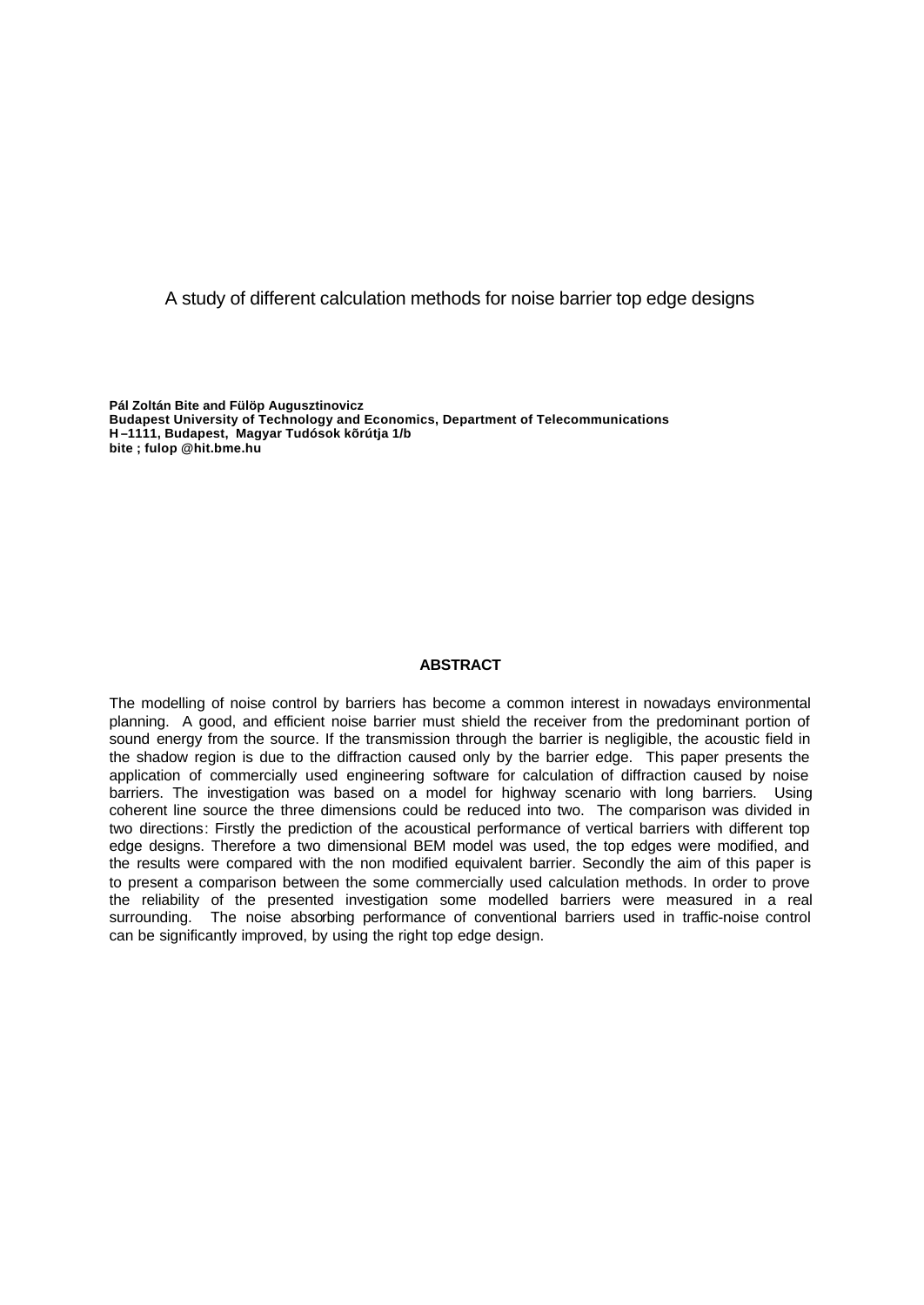## *INTRODUCTION*

Our presentation discusses studying diffraction at the edges of noise barriers. Earlier studies have shown that, with properly designed noise barriers, even an installation sound reduction of +6 dB may be obtained. I have tested several types of noise barriers. To make the comparison easier, relative height of the barriers, the source and the distances of detection were identical. The distance between the source and the barrier was 2 m, its altitude was 1 m, and the height of the barrier was 2,54 metres. Detection field was made up of a 121-node mesh. The following types of barriers were compared:





Results are illustrated in Figure 1. Figure 1 shows that the process defined in the standards gives such a result, which is significantly different from that of the much more accurate simulation of the sound area. With the mathematical formulae by Fresnel or Kurze & Anderson, the diffraction in question can be calculated, by an approximation, for only 2 types of noise barriers. The other types cannot be processed by the simple mathematical formulae. In addition, the approximation for Type 2 barrier gave an unacceptably inaccurate result. Therefore, it is obvious that installation sound reduction for the 5 different noise barriers can be calculated only by sound area simulation.

#### **Compare of elemental methods**

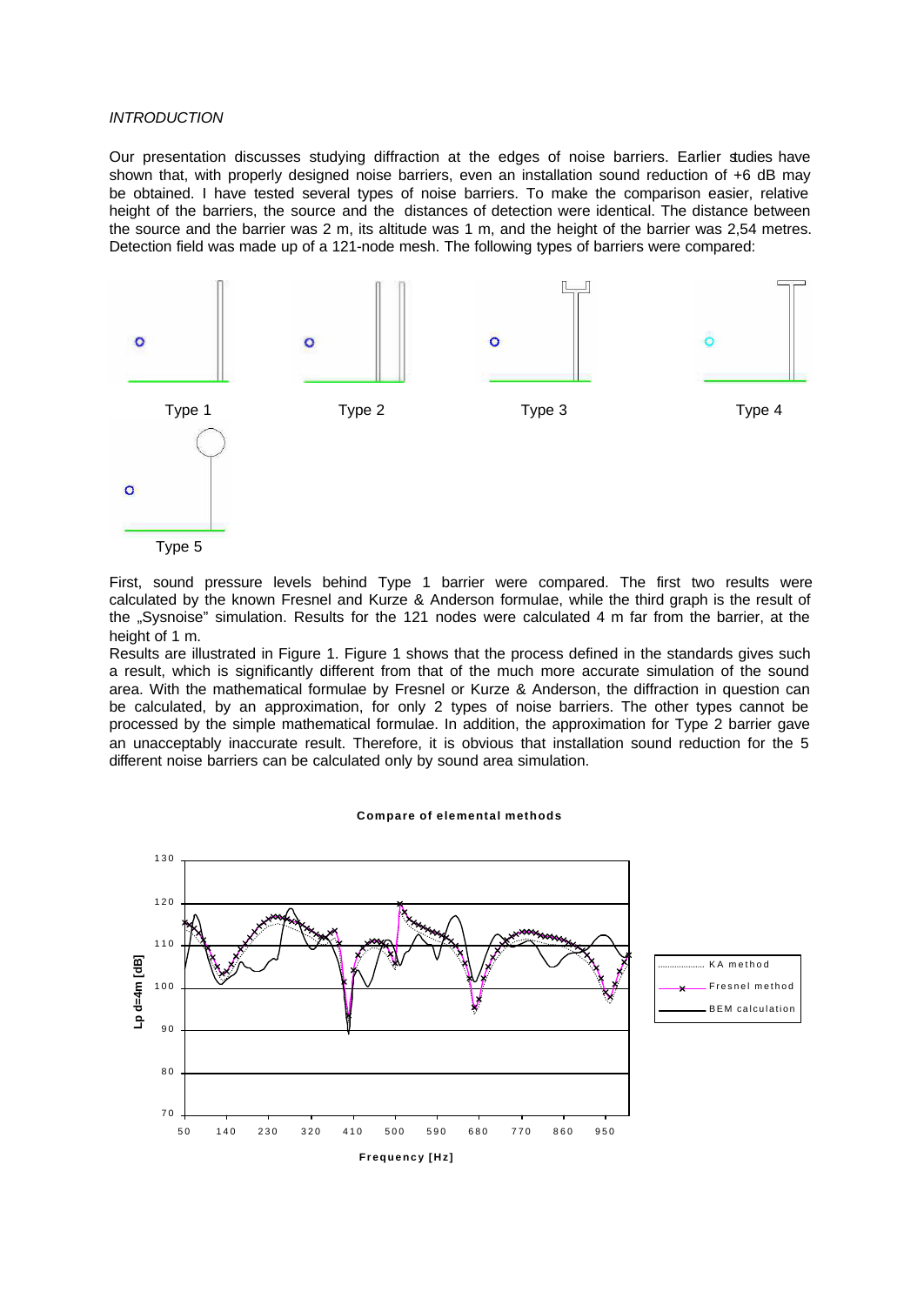## *SOUND AREA BEHIND NOISE BARRIERS*

Noise barriers were modelled by Boundary-element method. Based on earlier studies, it is presumable that, in case the noise barrier is long enough (i.e. l > 300 m), two-dimensional modelling is sufficient. In case of 2D modelling, diffraction occurs only at the upper edge of the noise barrier. Element size was 0,01 m. A frequency range of 50 .. 1000 Hz was tested. I considered the barrier ideal, i.e. sound waves might enter the shadow zone by means of diffraction – through the barrier they may not. The model considered noise barriers and the ground to be made up of rigid elements. Reductor pipe of Type 5 was made up of a special sound absorptive material.

Figures 2 .. 5 show installation sound reductions of noise barriers, 4 m far from the barrier. Type 1 noise barrier of the same height forms the ground for comparison (jagged line).



Type 2 features a considerably higher installation sound reduction. This is closely related with the distance of the two barriers. Considering diffraction, double wall represents a higher single wall.

#### **Type 1 vs. type 3**



Compared with the above, Type 3 shows a lower reduction. However, its practical applicability is significant, due to its economicalness. It is clearly shown that the difference is considerable only up to approx. 400 Hz.

**Type 1 vs. type 2**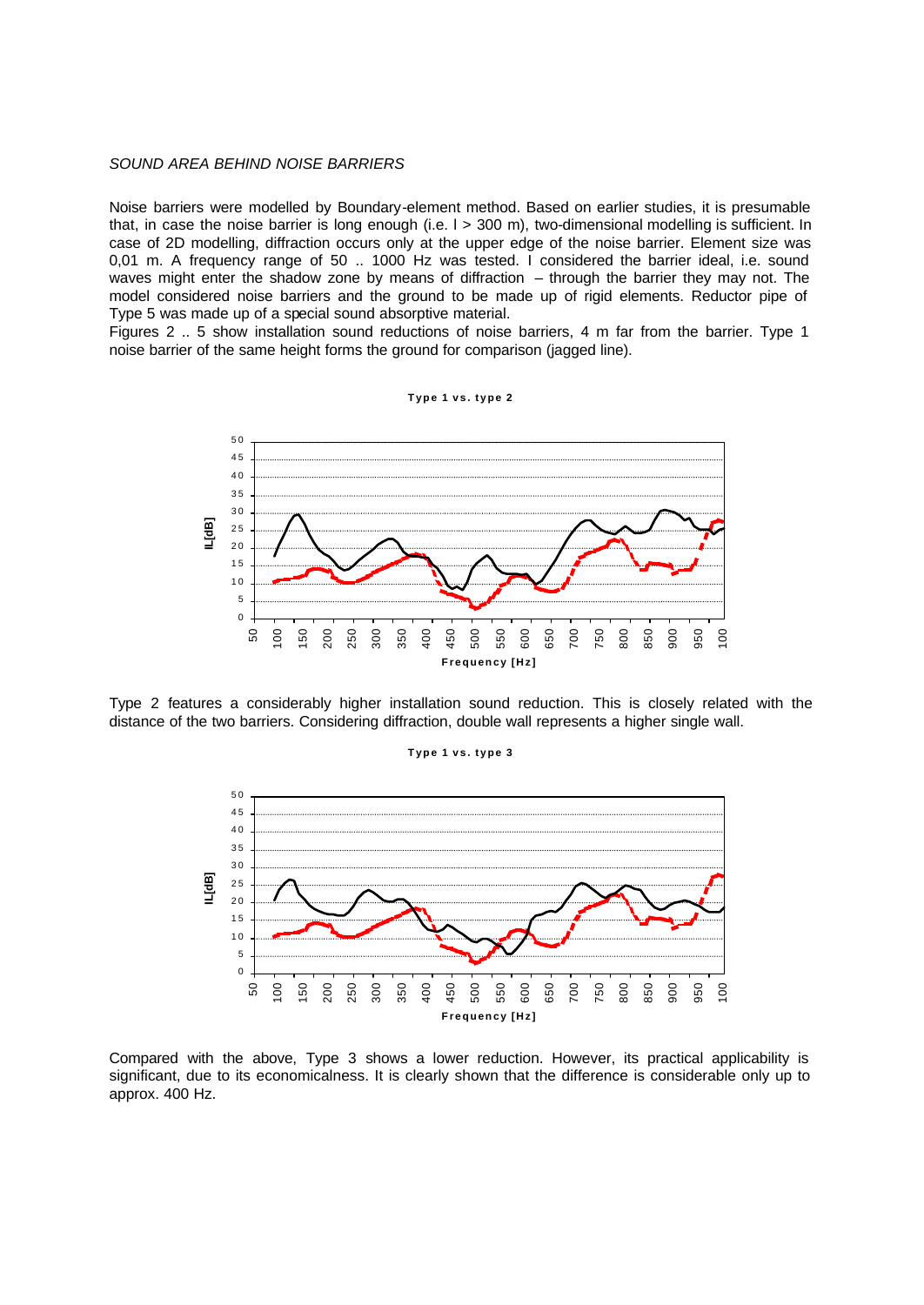



Our study showed that Type 4, in the size tested, did not give much better reduction than the flat barrier. By changing the dimensions of the T-profile, however, a significant result may be achieved.

**Type 1 vs. type 5**



Concerning this type, difference between reductions significantly decreased with the increase in distance; therefore this barrier should be used in case of greatly different sound transmission distances, if the observer is close to it.

It can be clearly seen that Type 2 has the best noise reduction, despite that all barriers were considered ideal. The second best is Type 3, then the reductor pipe and Type 4. These types give a considerably higher insertion loss than the flat barrier.

## *COMPARICON BY MEASUREMENT*

Type 5 noise barrier was tested in free field as well. In practice, a 0,4-m high pipe element and a barrier element of the same height – both mounted upon a 2,1-m high noise barrier – were compared. Height of the barrier, the source and the distance of the receiver were identical with those in the model configuration.

The results were close to those from the calculation (see figure above). Up to 900 Hz (between 2,5 and 3,2 kHz), the reductor pipe has a better installation sound reduction than the flat barrier of the same height. Therefore, it is recommended for such applications, where the purpose is to reduce noise in the above range.